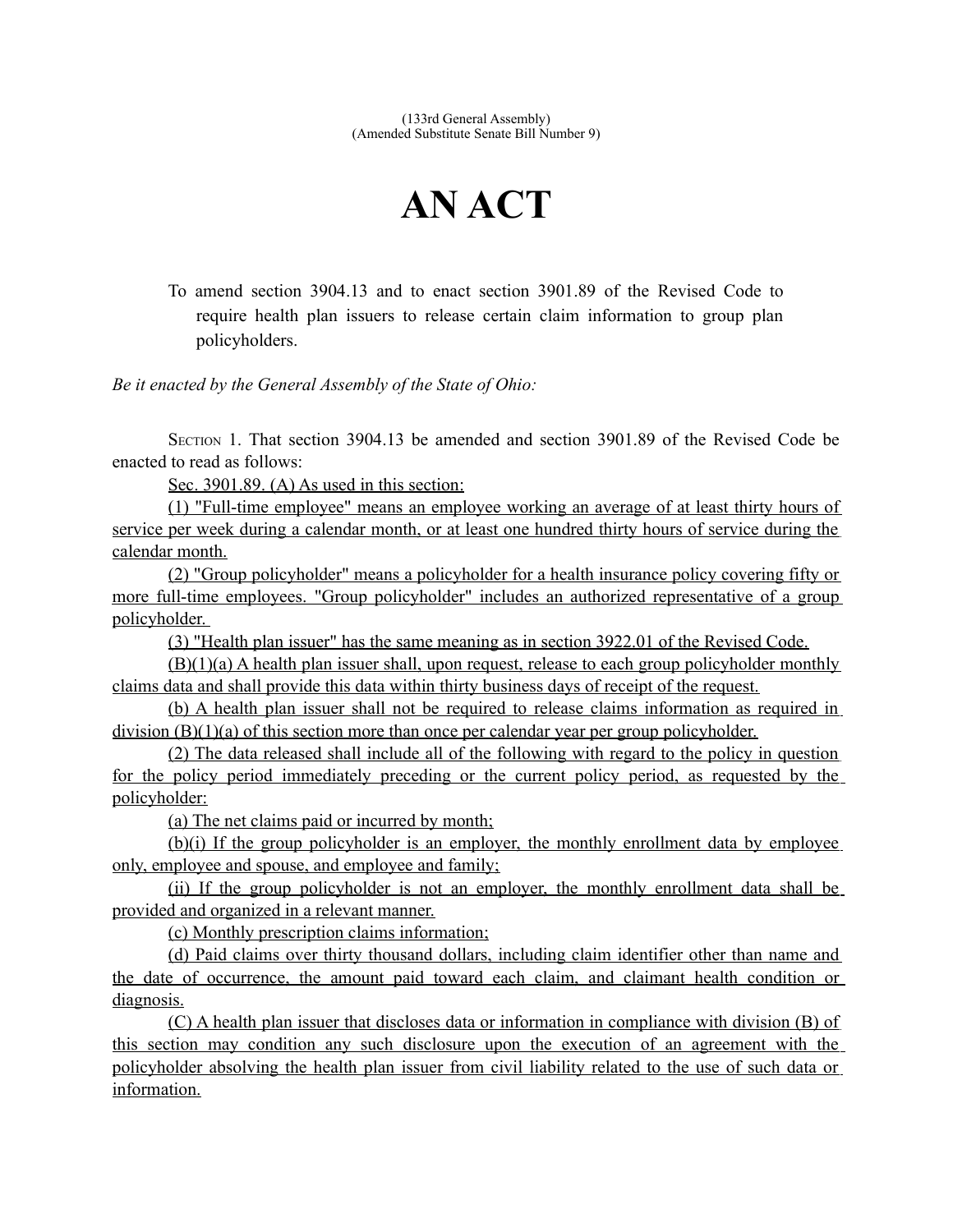(D) A health plan issuer that provides data or information in compliance with division (B) of this section shall be immune from civil liability for any acts or omissions of any person's subsequent use of such data or information.

(E) This section shall not be construed as authorizing the disclosure of the identity of a particular individual covered under the group policy, nor the disclosure of any covered individual's particular health insurance claim, condition, or diagnosis, which would violate federal or state law.

(F) A group policyholder is entitled to receive protected health information under this section only after an appropriately authorized representative of the group policyholder makes to the health plan issuer a certification substantially similar to the following:

"I hereby certify and have demonstrated that the plan documents comply with the requirements of 45 C.F.R. 164.504(f)(2) and that the group policyholder will safeguard and limit the use and disclosure of protected health information that the policyholder may receive from the group health plan to perform plan administration functions."

(G) A group policyholder that does not provide the certification required in division (F) of this section is not entitled to receive the protected health information described in division  $(B)(2)(d)$  of this section, but is entitled to receive a report of claim information that includes the other information described under division (B) of this section.

(H) Committing a series of violations of this section that, taken together, constitute a practice or pattern shall be considered an unfair or deceptive practice under sections 3901.19 to 3901.26 of the Revised Code.

(I) Nothing in this section shall be construed as prohibiting a health plan issuer from disclosing additional claims information beyond what is required by this section.

Sec. 3904.13. No insurance institution, agent, or insurance support organization shall disclose any personal or privileged information about an individual collected or received in connection with an insurance transaction, unless the disclosure is made pursuant to any of the following:

(A) With the written authorization of the individual, provided:

(1) If such authorization is submitted by another insurance institution, agent, or insurance support organization, the authorization meets the requirements of section 3904.06 of the Revised Code;

(2) If such authorization is submitted by a person other than an insurance institution, agent, or insurance support organization, the authorization is dated, signed by the individual, and obtained one year or less prior to the date a disclosure is sought under this division.

(B) To a person other than an insurance institution, agent, or insurance support organization, provided such disclosure is reasonably necessary for the following reasons:

(1) To enable such person to perform a business, professional, or insurance function for the disclosing insurance institution, agent, or insurance support organization, and such person agrees not to disclose the information further without the individual's written authorization unless the further disclosure either:

(a) Would otherwise be permitted by this section if made by an insurance institution, agent, or insurance support organization;

(b) Is reasonably necessary for such person to perform its the person's function for the disclosing insurance institution, agent, or insurance support organization.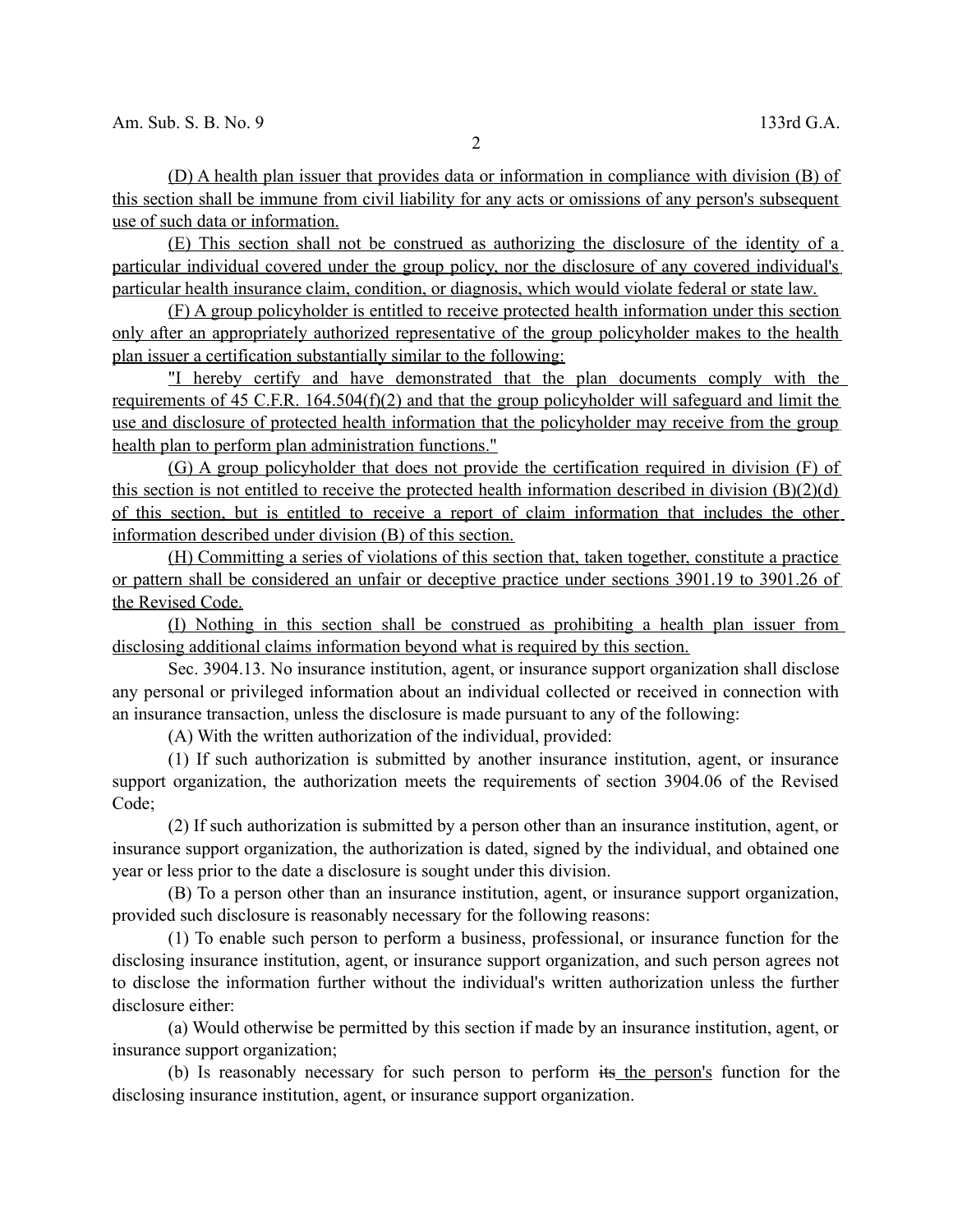(2) To enable such person to provide information to the disclosing insurance institution, agent, or insurance support organization for the purpose of either:

(a) Determining an individual's eligibility for an insurance benefit or payment;

(b) Detecting or preventing criminal activity, fraud, material misrepresentation, or material nondisclosure in connection with an insurance transaction.

(C) To an insurance institution, agent, insurance support organization, or self-insurer, provided the information disclosed is limited to that which is reasonably necessary either:

(1) To detect or prevent criminal activity, fraud, material misrepresentation, or material nondisclosure in connection with insurance transactions;

(2) For either the disclosing or receiving insurance institution, agent, or insurance support organization to perform its function in connection with an insurance transaction involving the individual.

(D) To a medical care institution or medical professional for the purpose of verifying insurance coverage or benefits, informing an individual of a medical problem of which the individual may not be aware, or conducting an operations or services audit to verify the individuals treated by the medical professional or at the medical care institution. However, only such information may be disclosed as is reasonably necessary to accomplish any of the purposes set forth in this division.

(E) To an insurance regulatory authority;

(F) To a law enforcement or other governmental authority to protect the interests of the insurance institution, agent, or insurance support organization in preventing or prosecuting the perpetration of fraud upon it; or if the insurance institution, agent or insurance support organization reasonably believes that illegal activities have been conducted by the individual;

(G) As otherwise permitted or required by law;

(H) In response to a facially valid administrative or judicial order, including a search warrant or subpoena;

(I) Made for the purpose of conducting actuarial or research studies, provided the following conditions are met:

(1) No individual may be identified in any actuarial or research report;

(2) Materials allowing the individual to be identified are returned or destroyed as soon as they are no longer needed;

(3) The actuarial or research organization agrees not to disclose the information unless the disclosure would otherwise be permitted by this section if made by an insurance institution, agent, or insurance support organization.

(J) To a party or representative of a party to a proposed or consummated sale, transfer, merger, or consolidation of all or part of the business of the insurance institution, agent, or insurance support organization, provided the following conditions are met:

(1) Prior to the consummation of the sale, transfer, merger, or consolidation, only such information is disclosed as is reasonably necessary to enable the recipient to make business decisions about the purchase, transfer, merger, or consolidation;

(2) The recipient agrees not to disclose the information, unless the disclosure would otherwise be permitted by this section if made by an insurance institution, agent, or insurance support organization.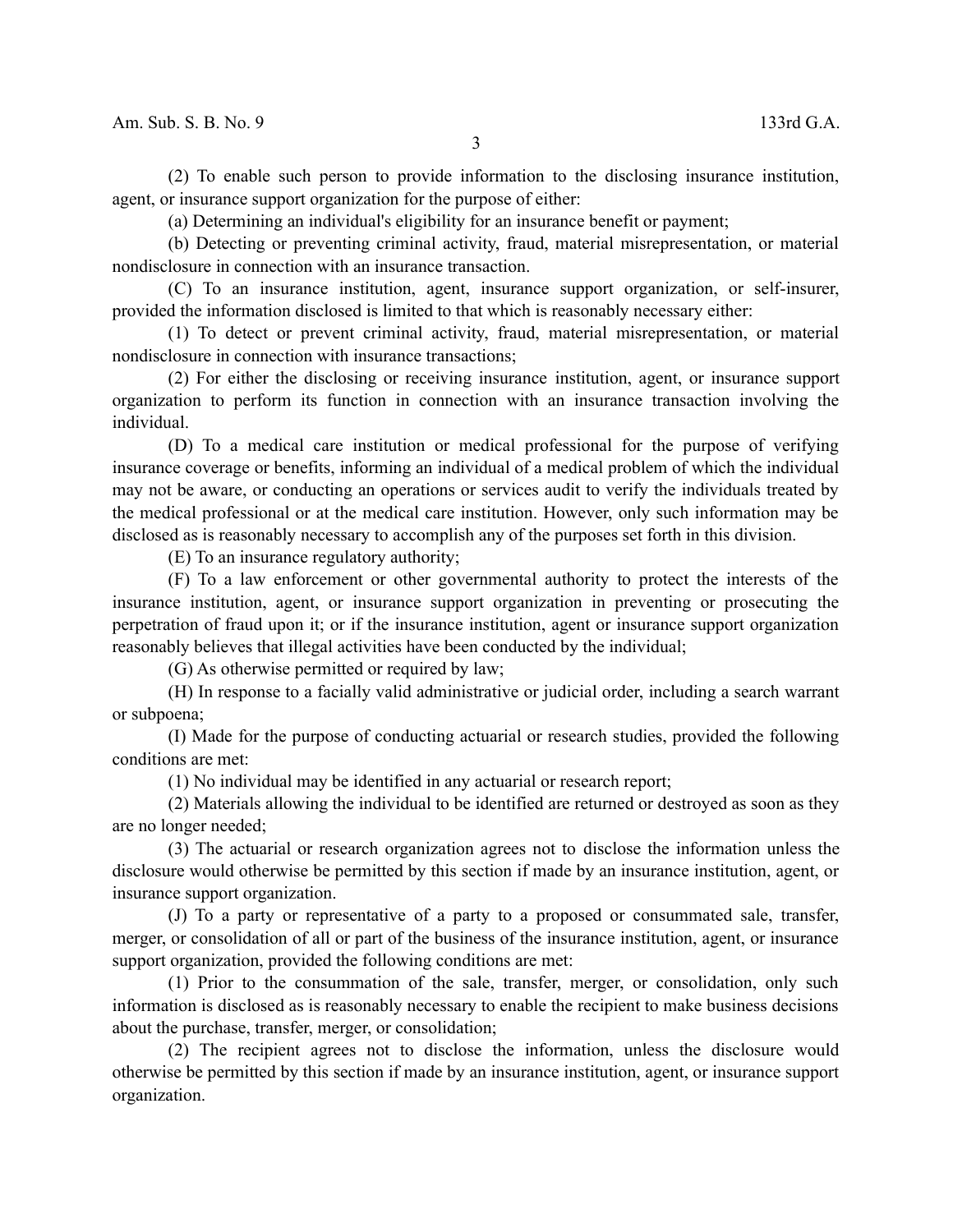(K) To a person whose only use of such information will be in connection with the marketing of a product or service, provided the following conditions are met:

(1) No medical record information, privileged information, or personal information relating to an individual's character, personal habits, mode of living, or general reputation is disclosed, and no classification derived from such information is disclosed;

(2) The individual has been given an opportunity to indicate that  $he$  the individual does not want personal information disclosed for marketing purposes and has given no indication that he the individual does not want the information disclosed;

(3) The person receiving such information agrees not to use it except in connection with the marketing of a product or service.

(L) To an affiliate whose only use of the information will be in connection with an audit of the insurance institution or agent or the marketing of an insurance product or service, provided the affiliate agrees not to disclose the information for any other purpose or to unaffiliated persons;

(M) By a consumer reporting agency, provided the disclosure is to a person other than an insurance institution or agent;

(N) To a group policyholder for the purpose of reporting claims experience or conducting an audit of the insurance institution's or agent's operations or services, provided the information disclosed is reasonably necessary for the group policyholder to conduct the review or audit;

(O) To a group policyholder as provided in section 3901.89 of the Revised Code;

(P) To a professional peer review organization for the purpose of reviewing the service or conduct of a medical care institution or medical professional;

 $(P)(Q)$  To a governmental authority for the purpose of determining the individual's eligibility for health benefits for which the governmental authority may be liable;

 $(\overline{Q} + (R))$  To a certificate holder or policyholder for the purpose of providing information regarding the status of an insurance transaction;

(R) (S) To a lienholder, mortgagee, assignee, lessor, or other person shown on the records of an insurance institution or agent as having a legal or beneficial interest in a policy of insurance, provided the following conditions are met:

(1) No medical record information is disclosed unless the disclosure would otherwise be permitted by this section;

(2) The information disclosed is limited to that which is reasonably necessary to permit such person to protect its interests in such policy.

SECTION 2. That existing section 3904.13 of the Revised Code is hereby repealed.

SECTION 3. Section 3904.13 of the Revised Code, as amended by this act, and section 3901.89 of the Revised Code, as enacted by this act, take effect July 1, 2021.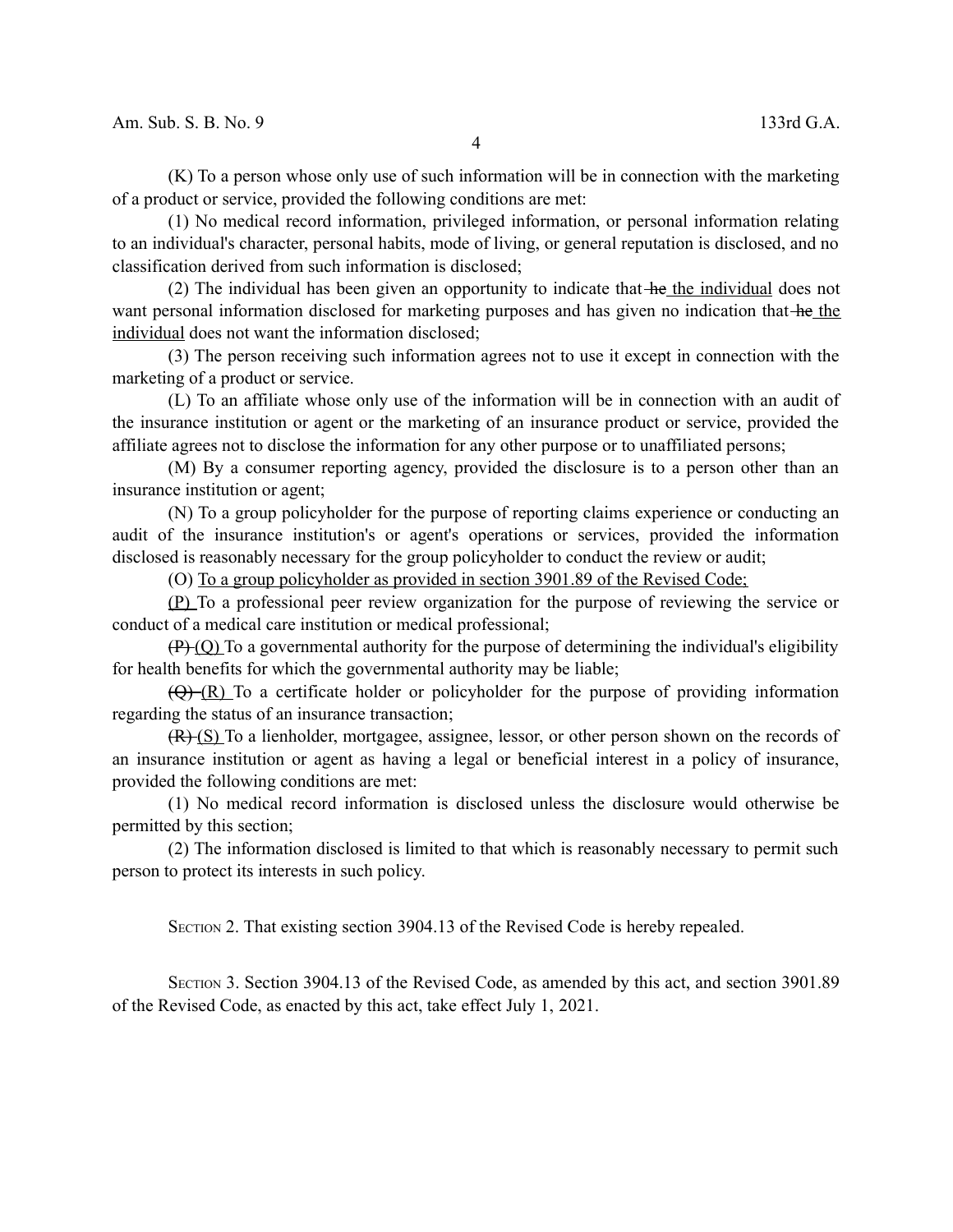*Speaker \_\_\_\_\_\_\_\_\_\_\_\_\_\_\_\_\_\_\_ of the House of Representatives.*

5

*President \_\_\_\_\_\_\_\_\_\_\_\_\_\_\_\_\_\_\_ of the Senate.*

Passed \_\_\_\_\_\_\_\_\_\_\_\_\_\_\_\_\_\_\_\_\_\_\_\_, 20\_\_\_\_

Approved \_\_\_\_\_\_\_\_\_\_\_\_\_\_\_\_\_\_\_\_\_\_\_\_, 20\_\_\_\_

*Governor.*